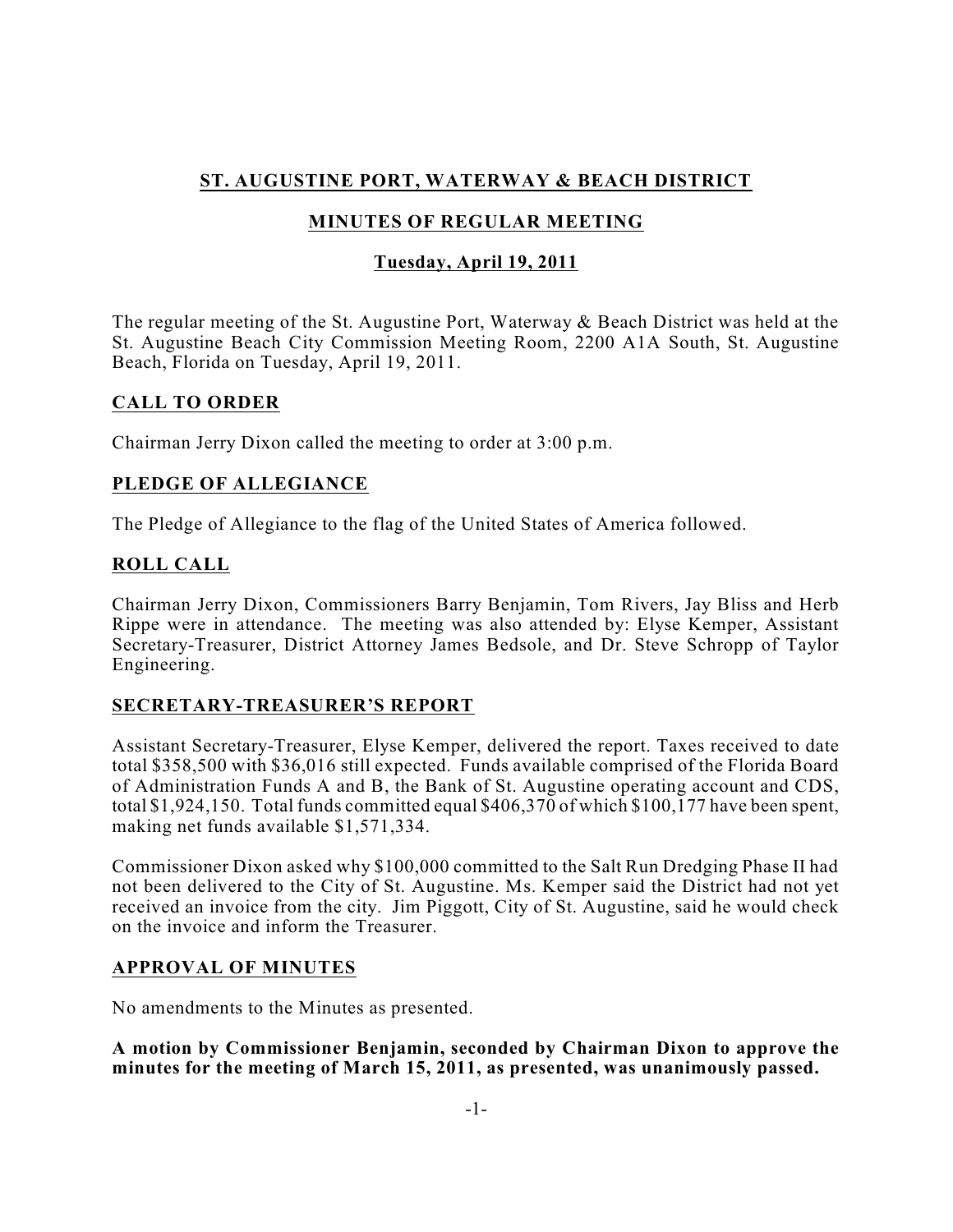# **ENGINEERING REPORT**

Dr. Steve Schropp delivered the engineering report on behalf of Taylor Engineering. He presented the results of the survey of the Summer Haven River consisting of maps and details comparing the river's present condition to a survey done by the St. Johns River Water Management District in 2004. He said about one thousand feet of the river have been inundated by sand as deep as ten feet in some areas. Other areas of the river have actually deepened sine 2004. The volume of sand in-filling the river since 2004 is approximately 200,000 cubic yards. This volume represents the maximum to be removed in any rehabilitation project. Dr. Schropp said a minimum channel ten feet deep by twenty feet wide would be needed to restore flow. Building a channel this size would require removal of approximately 60,000 cubic yards of sand. These maximum and minimum amounts represent the probable upper and lower range of restoration alternatives.

He said he has conferred with members of the Summer Haven community and that they favor the maximum removal alternative. He has also contacted FDEP for a meeting with their representatives and hopes to get their considerations on the restoration within the next two to three weeks.

Chairman Dixon asked if the minimum alternative was feasible. Dr. Schropp said probably not, but the example was useful to set a possible range of remedies. Commissioner Rippe asked about the probable cost of restoration. Dr. Schropp said the cost would depend on a number of factors including the extent of removal, method of removal and method of disposal.

Linda Ginn thanked the Board for its support and assistance. She said a non-profit corporation had been established to take donations for restoration work and that she intends to attend the meetings with FDEP. Chairman Dixon added he received a letter of support for the project from County Commissioner Mark Miner.

Deven King-Cardenes, a Summer Haven resident, said the 2004 data used by Dr. Schropp was good, but that the silting of the river had begun many years prior to 2004. She said she hopes FDEP and the Board will consider that fact in determining the extent of the rehabilitation work.

### **OLD BUSINESS**

### A. Update re: Vision Statement - Ken Krauter.

Ken Krauter said the Vision Statement had been finalized at the previous regular meeting but that his request to create a derelict vessel policy had never been approved. Chairman Dixon said recent changes in law enforcement procedures may make it unnecessary to have such a policy and that he favored delaying development of a policy at this time.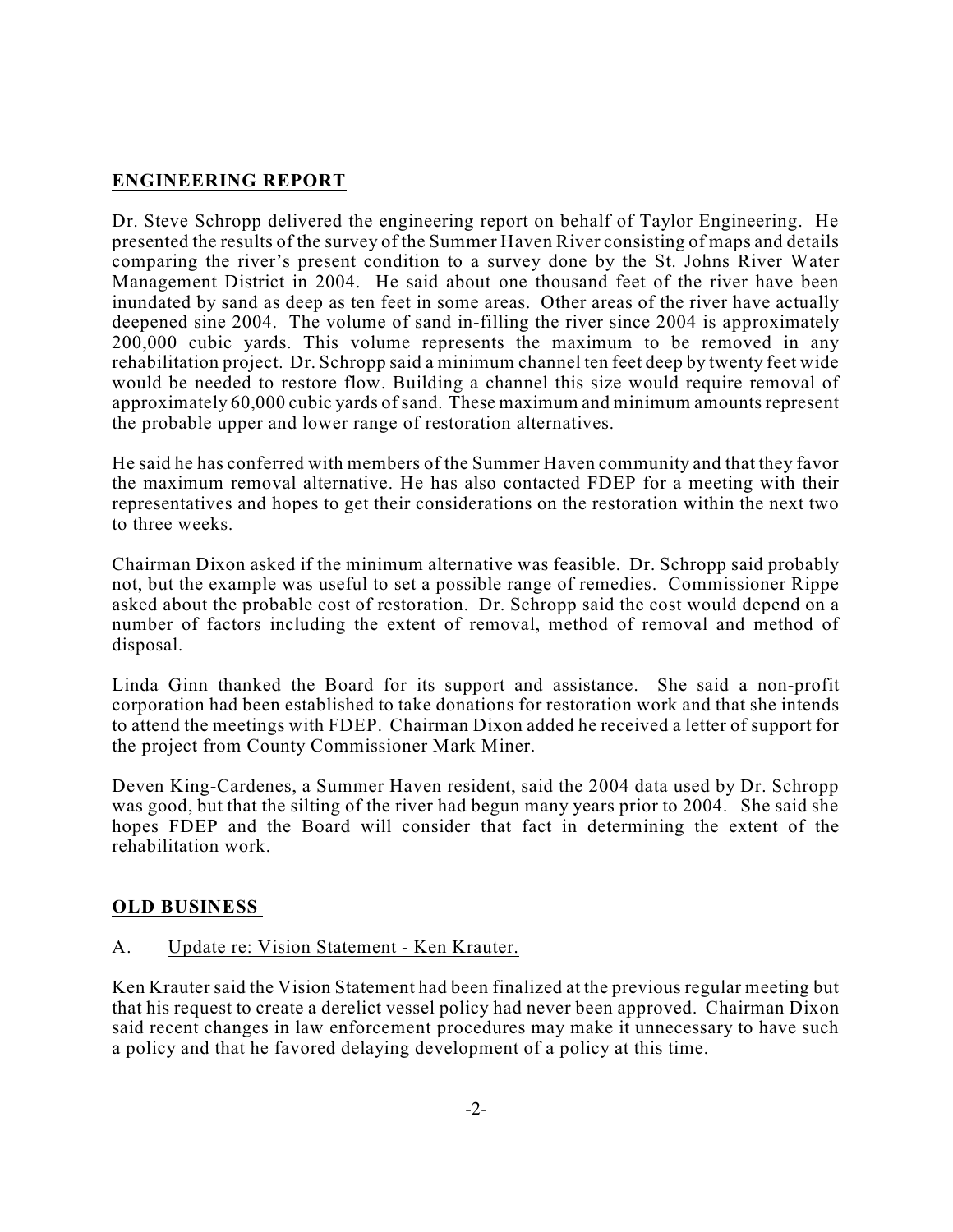Commissioner Bliss said the City had quickly removed a vessel which recently sank in Salt Run. He said the derelict vessel on the beach north of the 312 bridge was due to be removed by a contractor very soon, but that it had been there since November, 2010. Commissioner Bliss said he thought the District had no need for a policy on derelict vessels.

Michelle Perry, St. Augustine Police Department, said new rules have made removal of derelicts easier. She said the contractor was waiting for a favorable tide and weather conditions to remove the vessel near the 312 bridge.

#### B. Inlet Dredging Project - Commissioners.

Commissioner Rippe said he believed after last month's discussion that retrieving beach quality sand from the inlet channel rather than the ebb shoal would be a win-win solution to many issues, and that he had talked to the various stakeholders, all of whom were supportive. The property owners on North Beach liked it because it presented an alternative to the ebb shoal dredging they believe is damaging their beaches. The county was willing to change its plan to accommodate the need to make the inlet safe, and St. Augustine Beach will get good quality sand for renourishment.

Joe Stevenson, Public Works Director for St. Johns County, pointed out on a graphic display areas where sand is normally taken from the ebb shoal for renourishment. He said the county is willing to apply for a change in its permit to allow dredging of the interior of the inlet and the flood shoal to obtain renourishment sand prior to dredging the ebb shoal.

Commissioner Rippe said an agreement to take as much sand as possible from the inlet interior and from the flood shoal prior to dredging the ebb shoal may serve to avoid any objection from interested parties north of the inlet.

Commissioner Bliss asked why the inlet channel depicted on the graphic was located so far from the actual channel now in use. Chairman Dixon said the silting of the inlet had caused the channel to move and had filled up the actual right-of-way for the channel. He added that if the channel were not relieved, it would eventually undermine the jetty on the south side.

Dr. Srinivas supported Chairman Dixon by saying dredging will reduce water velocity in the inlet, will protect the south jetty and will reduce all hazards. He said the studies completed recently have shown dredging of the ebb shoal has no effect on beach erosion to the north. Also, the ebb shoal is the least expensive place to obtain sand and is made even more economical because federal funds pay for 80% of the cost. No other breach in the county is capable of receiving this level of funding. He said the money committed to the upcoming FIND project will remove about eighty thousand cubic yards of sand from the inlet.

Buzz Johnson, 931 Lew Boulevard, St. Augustine, complained about sand dumped in Salt Run by a broken dredge pipe several years ago. He expressed concern that the upcoming FIND project presented the same risk. Chairman Dixon assured Mr. Johnson that FIND Commissioner Carl Blow would monitor the project very closely. Mr.Johnson also reported there are three pilings in the water near the Lighthouse boat ramp which are a hazard to navigation. Commander Michelle Perry, SAPD, said her agency would investigate.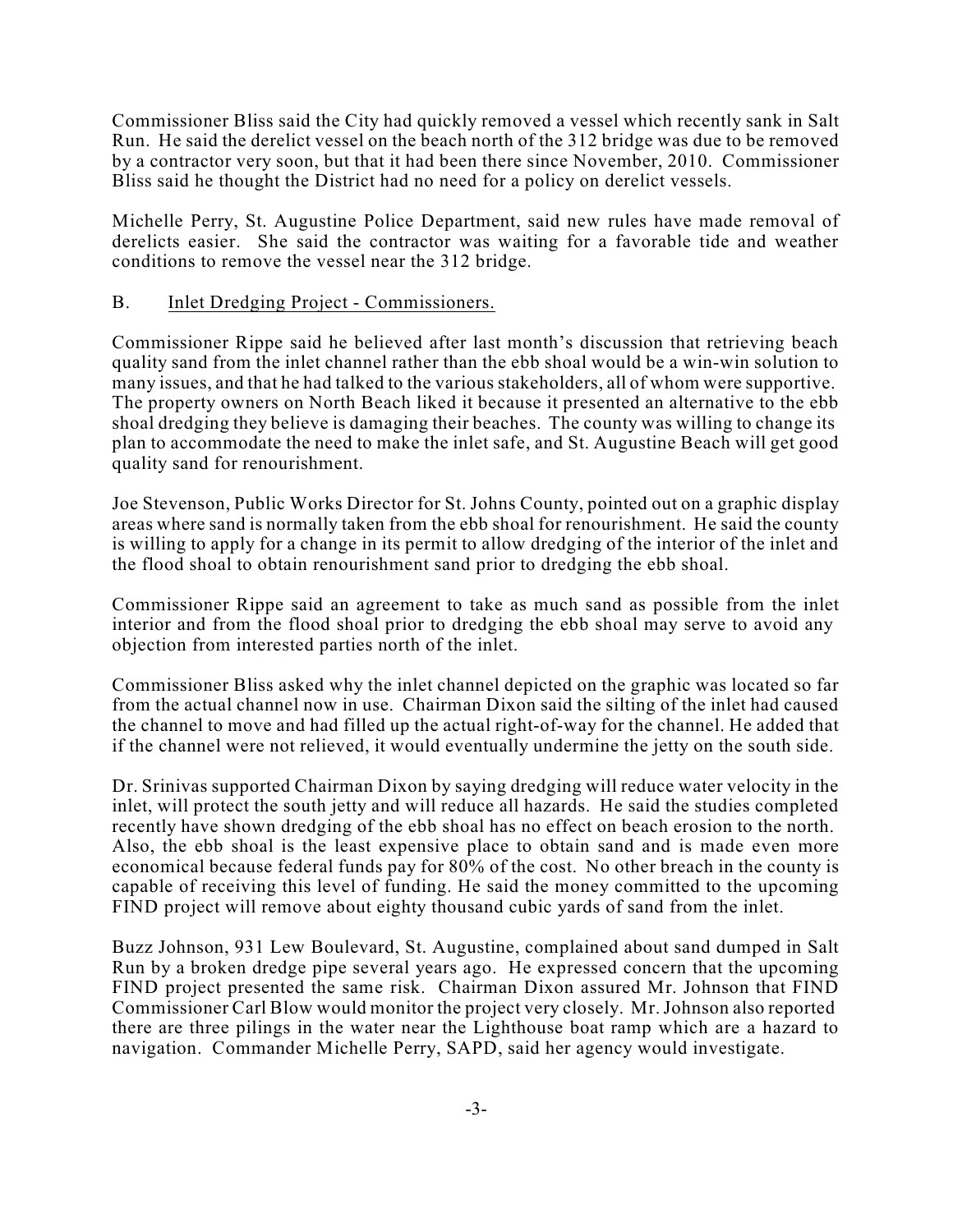#### **NEW BUSINESS**

Mike Sullivan, President of the Marine Industry Association, requested the Board provide funding for the annual boat show and marine fair at the special events field. Last year's event was funded at \$4,000 and was attended by about 2,000 people. Upon questioning by Commissioner Benjamin, Mr. Sullivan said there are no other sponsors for the show, but that the industry contributed about twelve thousand dollars of its own funds last year. Commissioner Benjamin said their request was too great. Chairman Dixon suggested they get \$2,500.00

**Commissioner Rivers moved to provide \$5,000.00 in funds. His motion was seconded by Commissioner Bliss. On a roll call vote, the motion was approved by 4-1 with Commissioner Benjamin voting against.**

Commissioner Bliss said Comanche Cove Yacht Harbor will be sponsoring National Marine Day on June 6, 2011 from 10 a.m. to 2 p.m. and that the event did not request or receive District funds.

#### **PUBLIC COMMENT**

Officer Steve Zukowski, FWC, said new procedures have made it easier to remove derelict vessels. He also said SAPD gave a list of vessels with expired registrations to the Tax Collector and that many of the vessels have since been registered.

According to the officer, the Blessing of the Fleet went well but many of the boaters participating lacked VHF radios and good seamanship skills. He also talked about the new FWC vessel and several recent boating mishaps in the area.

#### **COMMENTS BY COMMISSIONERS**

Commissioner Rippe thanked the St. Johns County Commission and staff for their support, assistance and work on the inlet dredging project. Chairman Dixon added his agreement and thanks.

Commissioner Bliss congratulated local resident, Tim Tucker and his boat Rock Star for winning the prestigious Charleston Race Week competition over a large field of boats from all over the USA. He also invited the Board to the National Marine Day festivities June 11, 2011 at Comanche Cove.